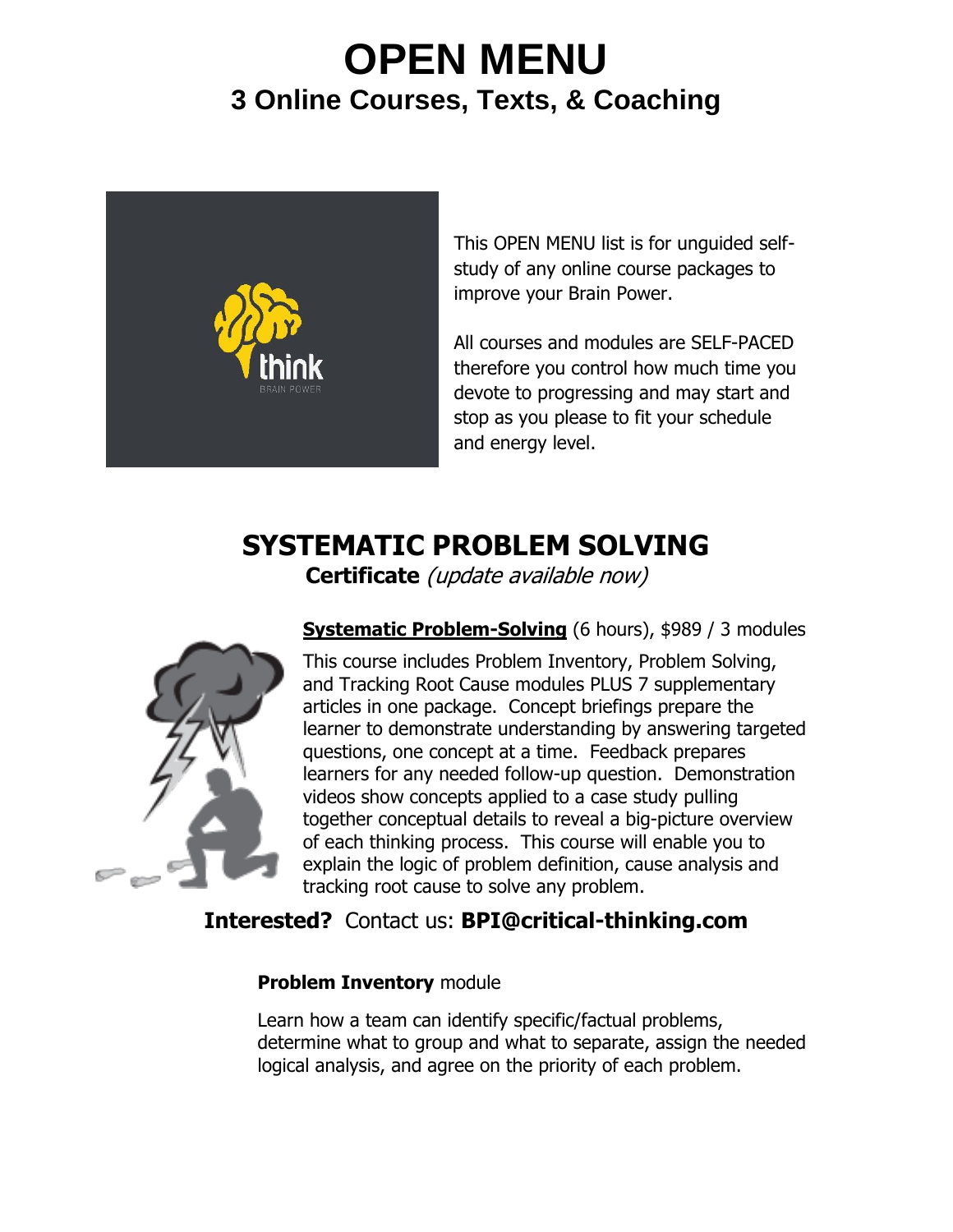#### **Problem-Solving** module

Learn how to fully describe a problem, set-up useful comparisons, develop a short list of high-quality potential causes, evaluate any list of potential causes to find the most likely cause(s), and exactly what to consider in developing a test to determine the true cause of a problem.

#### **Tracking Root Cause** module.

Learn the most useful definition of "root cause" and how to determine the causal sequence that created the problem. Evaluate the logical coherence of any causal sequence to find causal link(s) that should be reordered or removed.

**Systematic Problem-Solving TEXT** (detailed reference quide with Problem Inventory, Problem Solving, and Tracking Root Cause tools and 17 supplementary articles.) This includes the most recent version of the Problem-Solving Electronic Forms Template for creating and documenting your analysis, printing reports and collaborating online.

## **Interested? Contact us: BPI@critical-thinking.com**

**OPTIONAL Online Coaching** sessions of 1 current problem**.** \$299.

Skill building coaching and mentoring. Each coaching package includes from 1-3 email feedback sessions for 1 problem to teach the expert level use of the Problem-Solving process as applied to 1 current problemsolving challenge.

## **SYSTEMATIC DECISION MAKING Certificate**



## **Systematic Decision-Making**

(5 hours) \$899 / 2 modules

This full course includes Concern Analysis, and Decision Making, PLUS 7 supplementary articles in one package. Concept briefings prepare the learner to demonstrate understanding by answering targeted questions, one concept at a time. Feedback prepares learners for any needed follow-up question. Demonstration videos show concepts applied to a case study for a valuable bigpicture overview of the proper use of this analysis tool. This course will enable you to analyze any decision with proper framing of the decision, identification of high priority objectives and evaluation of risks of each contending alternative.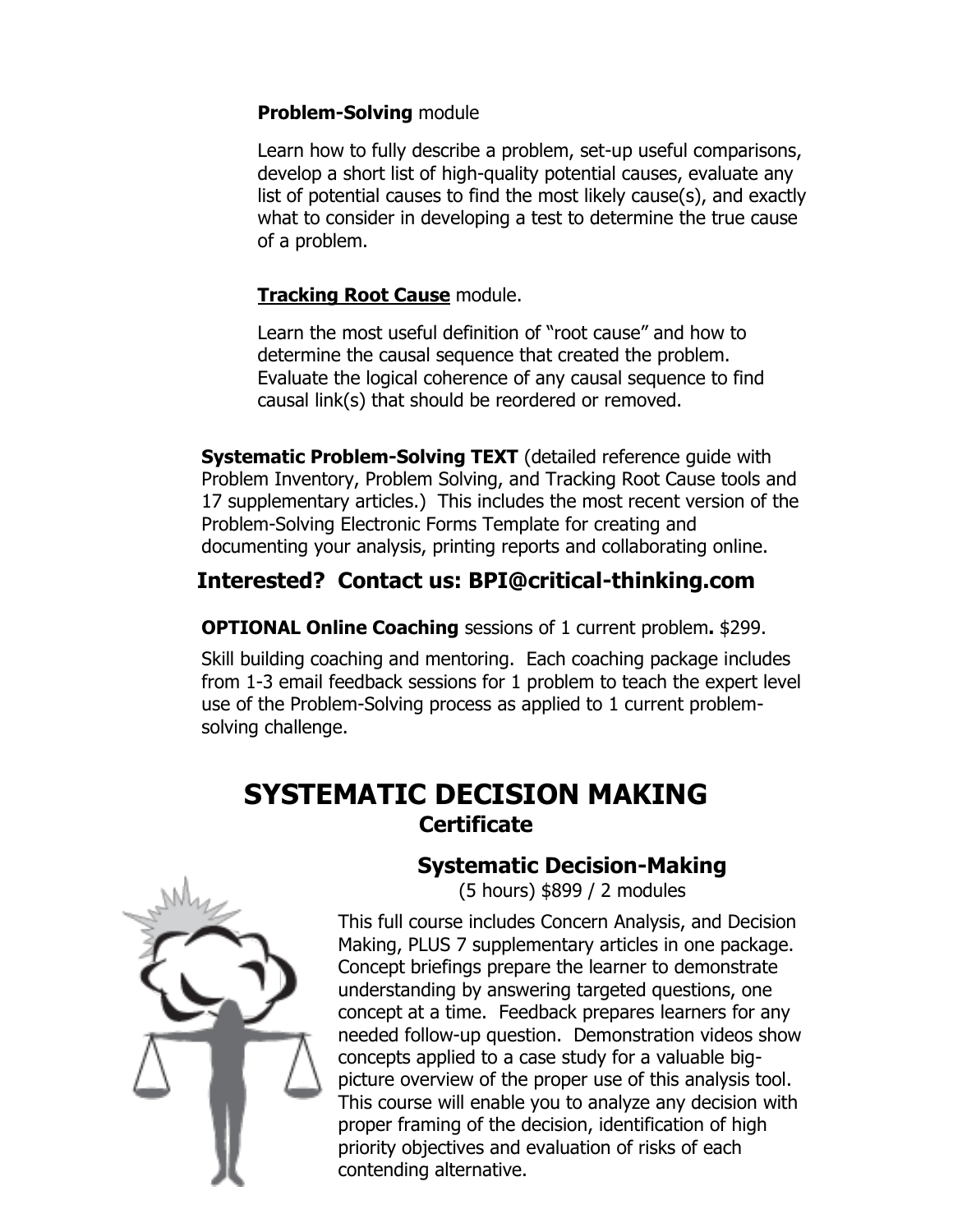#### **Concern Analysis** Module.

Finalize a current list of specific/factual issues, set priority, and determine what analysis to apply to resolve each one.

#### **Decision Making** Module.

Analyze any decision situation to develop the best-balanced choice, one that meets current constraints, optimizes desirable benefits, and offers an acceptable level of risk. Topics include decision framing to optimize creativity, methods for clarifying important decision objectives, conducting a data-based Benefit Analysis, finding high threat Risks and reaching decision clarity.

**Systematic Decision-Making TEXT** - detailed reference guide for Concern Analysis, and Decision Making with 7 supplementary articles. Includes the decision-making Electronic Forms Template for creating and documenting your analysis, printing reports and collaborating online.

## **Interested? Contact us: BPI@critical-thinking.com**

**OPTIONAL Online Coaching** sessions of 1 current problem**.** \$299.

Skill building coaching and mentoring. Each coaching package includes from 1-3 email feedback sessions for 1 decision to teach the expert level use of the Decision Mazking process as applied to 1 current problemsolving challenge.

## **SYSTEMATIC PROJECT MANAGEMENT online course and modules**



#### **Systematic Project Management** (6 hours), \$899 / 3 modules

This full course includes Agree, Think Through, and Do modules in one self-paced package. Concept briefings prepare the learner to demonstrate understanding by answering targeted questions, one concept at a time. Feedback prepares learners for any needed follow-up question. Demonstration videos show concepts applied to a case study for a big-picture overview showing how the three project phases fit together.